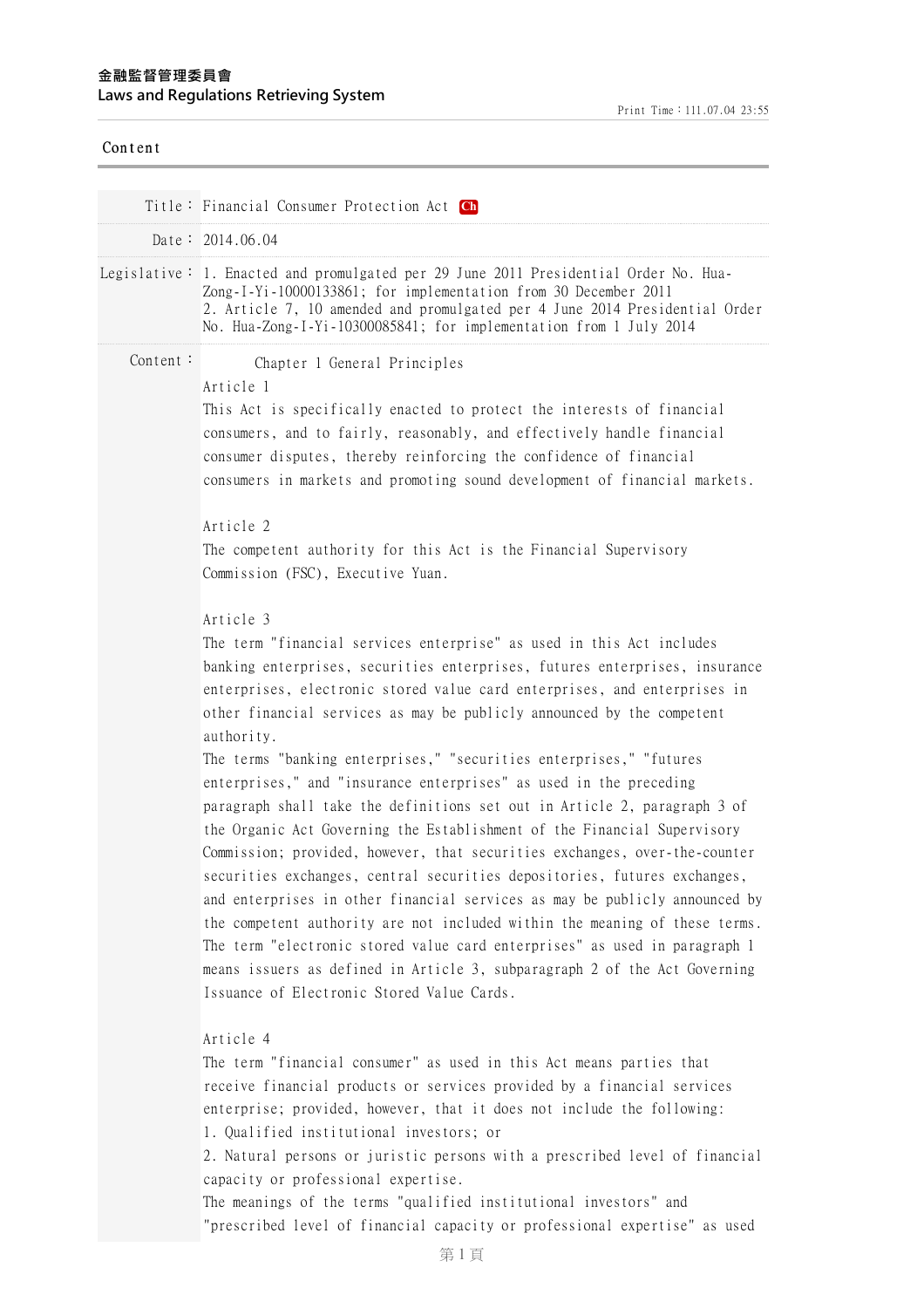in the preceding paragraph shall be prescribed by the competent authority.

## Article 5

The term "financial consumer dispute" as used in this Act means a civil dispute between a financial consumer and a financial services enterprise over a product or service.

## Article 6

The liability of a financial services enterprise to a financial consumer as set out in this Act shall not be limited or exempted by prior stipulation. If the preceding paragraph is violated, the stipulation at issue shall be invalid.

# Chapter 2 Protection of financial consumers

## Article 7

When a financial services enterprise enters into a contract with a financial consumer for the provision of financial products or services, it shall act in conformance with the principles of fairness, reasonableness, equality, reciprocity, and good faith.

Contractual provisions entered into by a financial services enterprise and a financial consumer that are clearly unfair shall be invalid. If there is a disagreement over the meaning of any contractual provision, the provision shall be interpreted in favor of the financial consumer.

A financial services enterprise, in providing financial products or services, shall exercise the due care of a good administrator; for any financial product or service it provides that has the nature of a trust or mandate arrangement, the financial services enterprise shall also bear such fiduciary duty as may be required by applicable legal provisions or contractual stipulations.

## Article 8

A financial services enterprise, in publishing or broadcasting advertisements or carrying out solicitation or promotional activities, shall not engage in falsehood, deception, concealment, or other conduct sufficient to mislead another party, and shall verify the truthfulness of the content of its advertisements. The obligation it bears to financial consumers shall not be less than that indicated in the content of the aforementioned advertisements or in the materials or explanations provided to financial consumers in the aforementioned solicitation or promotional activities.

Regulations governing the methods, content, and other requirements pertaining to the advertisements and solicitation or promotional activities of the preceding paragraph shall be prescribed by the competent authority. A financial services enterprise shall not take advantage of education and awareness programs to introduce individual financial products or services.

## Article 9

Before a financial services enterprise enters into a contract with a financial consumer for the provision of financial products or services, it shall fully understand the information pertaining to the financial consumer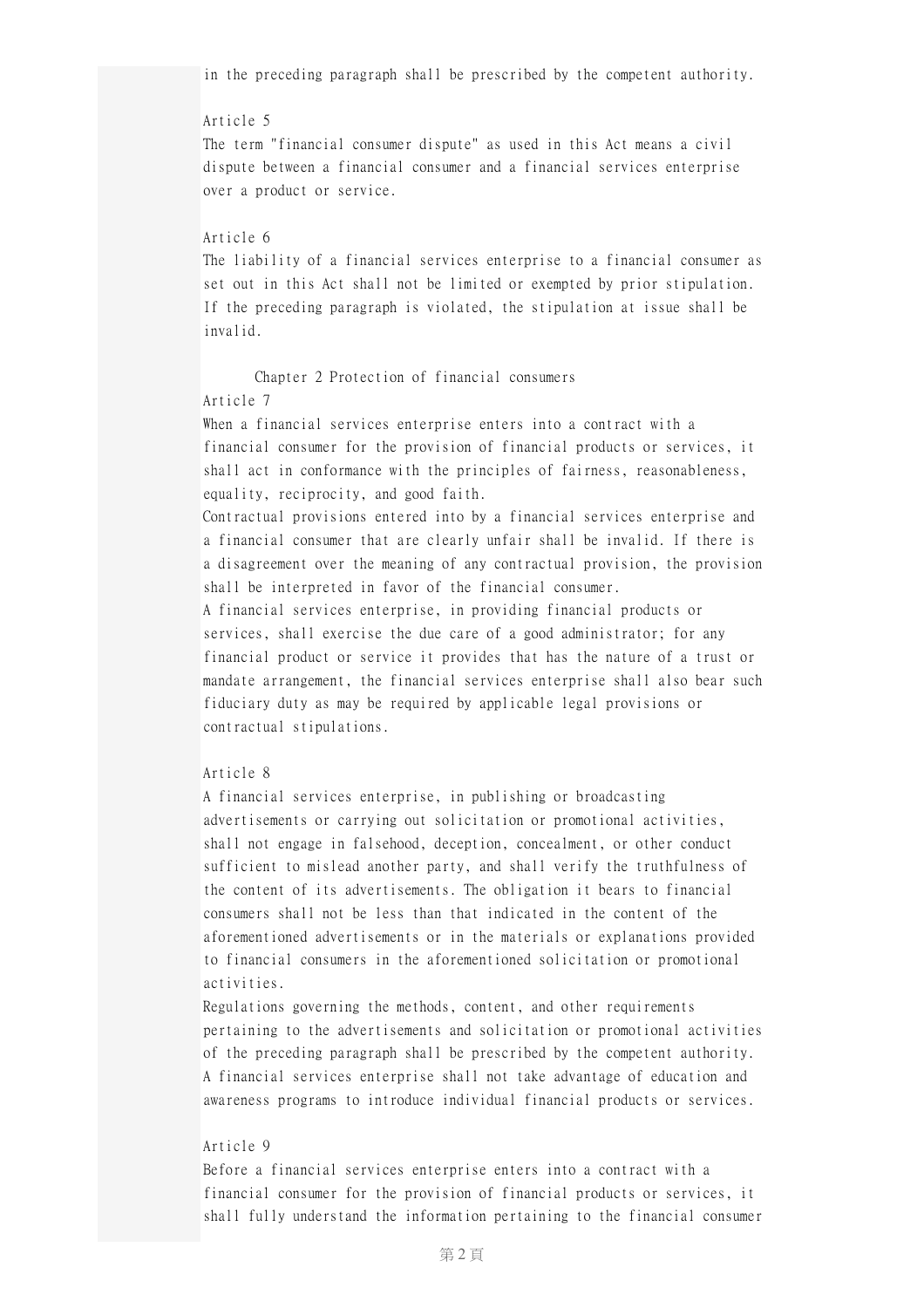in order to ascertain the suitability of those products or services to the financial consumer.

Regulations governing -what "information pertaining to the financial consumer" must be fully understood and what matters relating to "suitability" must be taken into account, as mentioned in the preceding paragraph, and other matters requiring compliance, shall be prescribed by the competent authority.

#### Article 10

Before a financial services enterprise enters into a contract with a financial consumer for the provision of financial products or services, it shall fully explain the important aspects of the financial products or services, and of the contact, to the financial consumer, and shall also fully disclose the associated risks.

An entity as referred to in the preceding paragraph that engages in the collection, processing, and use of personal information shall fully explain to the financial consumer his or her rights regarding the protection of personal information, and the possible negative consequences of any refusal to provide consent. A financial services enterprise that engages in lending business shall also carefully consider the borrower, the intended use of the funds, the source of repayment, the security for its claim, the perspective risks and benefits of the loan, and other such lending principles, and it shall not decline to provide a loan to a financial consumer solely on the grounds that the financial consumer has refused to authorize it to submit a query about his or her credit information to an enterprise that conducts inter-institutional credit information services. The explanations and disclosures that the financial services enterprise provides to the financial consumer, as mentioned in paragraph 1, shall be made in a manner that is fully understandable to the financial consumer, and the content thereof shall include, without limitation, aspects of material significance to the interests of the financial consumer, such as transaction costs, and possible gains and risks. Regulations governing related requirements shall be prescribed by the competent authority.

#### Article 11

A financial services enterprise which, by violating any provision in either of the two preceding articles, causes harm to a financial consumer shall bear liability for damages; provided, however, that this shall not apply if the financial services enterprise can prove that occurrence of the harm was not due to: its failure to fully understand the suitability of a product or service to the financial consumer; its failure to provide an explanation, or provision of an explanation that was untrue or incorrect; or its failure to fully disclose risks.

## Article 12

A financial services enterprise shall incorporate the content of Articles 8 through 10 into its internal control and internal audit systems, and faithfully implement them.

Chapter 3 Handling of financial consumer disputes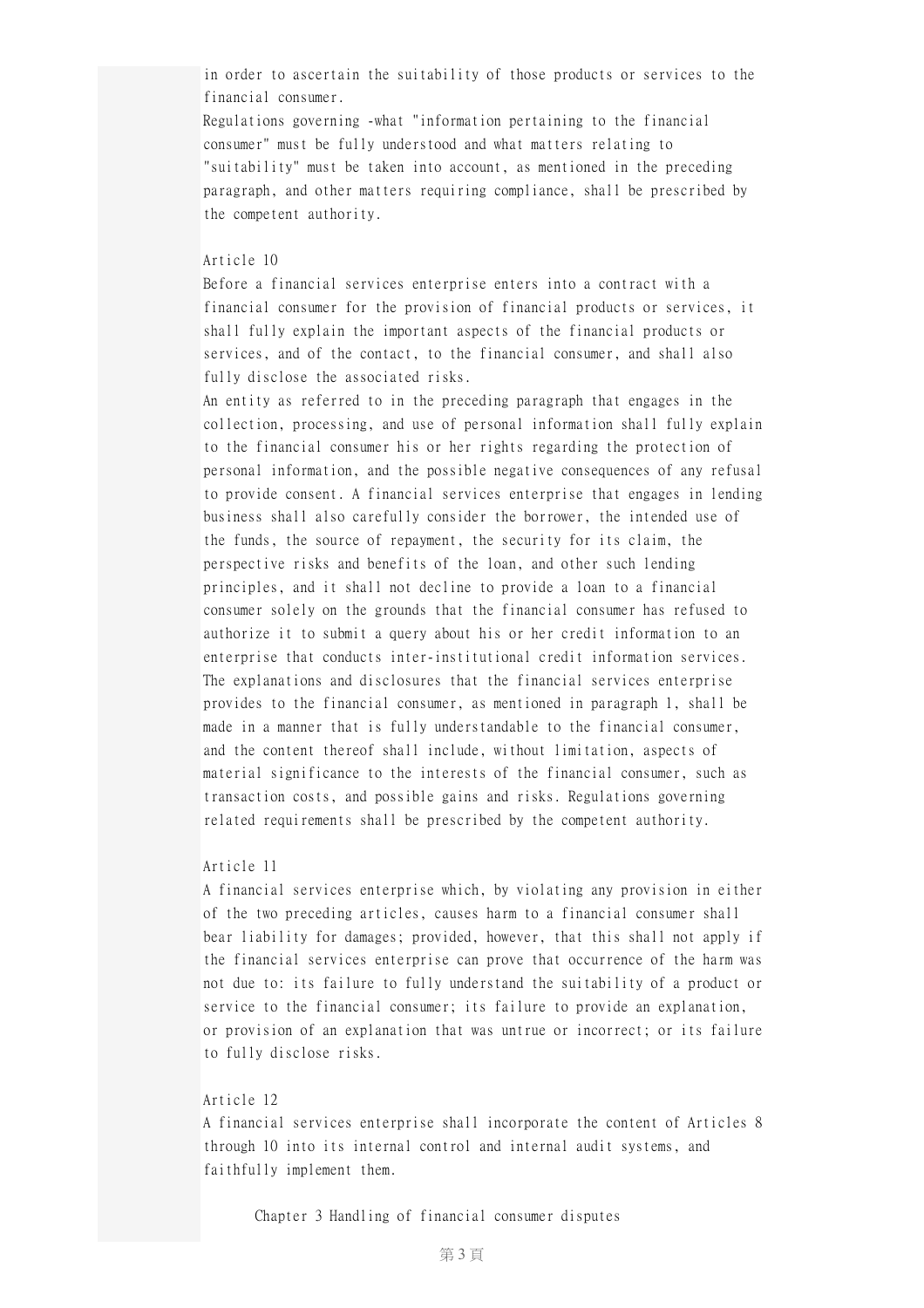Article 13

In order to handle financial consumer disputes fairly, reasonably, quickly, and effectively, thereby protecting the interests of financial consumers, an ombudsman body shall be established.

Financial consumers shall deal with a financial consumer dispute by first filing a complaint with the financial services enterprise. The financial services enterprise shall appropriately handle the matter within 30 days of the day the complaint is received, and shall inform the financial consumer that filed the complaint of its disposition. If the financial consumer does not accept the disposition or the financial services enterprise fails to handle the matter before the aforementioned time limit, the financial consumer may, within 60 days of either the day he receives notification of the disposition or the day the time limit expires, apply to the ombudsman body to institute an ombudsman case. When a financial consumer files a complaint with the ombudsman body, the financial consumer contact division of the ombudsman body shall refer the complaint to the financial services enterprise for handling.

In addition to handling financial consumer disputes, the ombudsman body shall also conduct education and awareness programs for financial services enterprises and financial consumers to ensure that financial services enterprises and financial consumers all have a full and correct understanding of financial consumption principles as well as the rights and obligations that arise in connection with a financial consumption relationship, thereby effectively averting the occurrence of financial consumer disputes.

In exchange for handling financial consumer disputes and the matters mentioned in the preceding paragraph, the ombudsman body may charge financial services enterprises annual fees and dispute handling service fees.

Schedules for the annual fees and service fees mentioned in the preceding paragraph, and related requirements, shall be prescribed by the competent authority.

## Article 14

The ombudsman body shall be an incorporated foundation with total contributed capital of NT\$1 billion, which, in addition to private donations, shall also be contributed by the government from funds budgeted for that purpose over a period of five years. The ombudsman body at the time of its establishment shall have contributed capital in the amount of NT\$200 million.

The ombudsman body shall establish a fund, the funding sources of which shall be the following:

1. Properties donated.

2. Annual fees and service fees collected from financial service enterprises in accordance with paragraph 4 of the preceding article.

3. Interest and investment gains earned by the fund.

4. Other donation income.

Rules governing the following matters pertaining to the ombudsman body shall be prescribed by the competent authority.

1. Organization and establishment, supervision of its financial and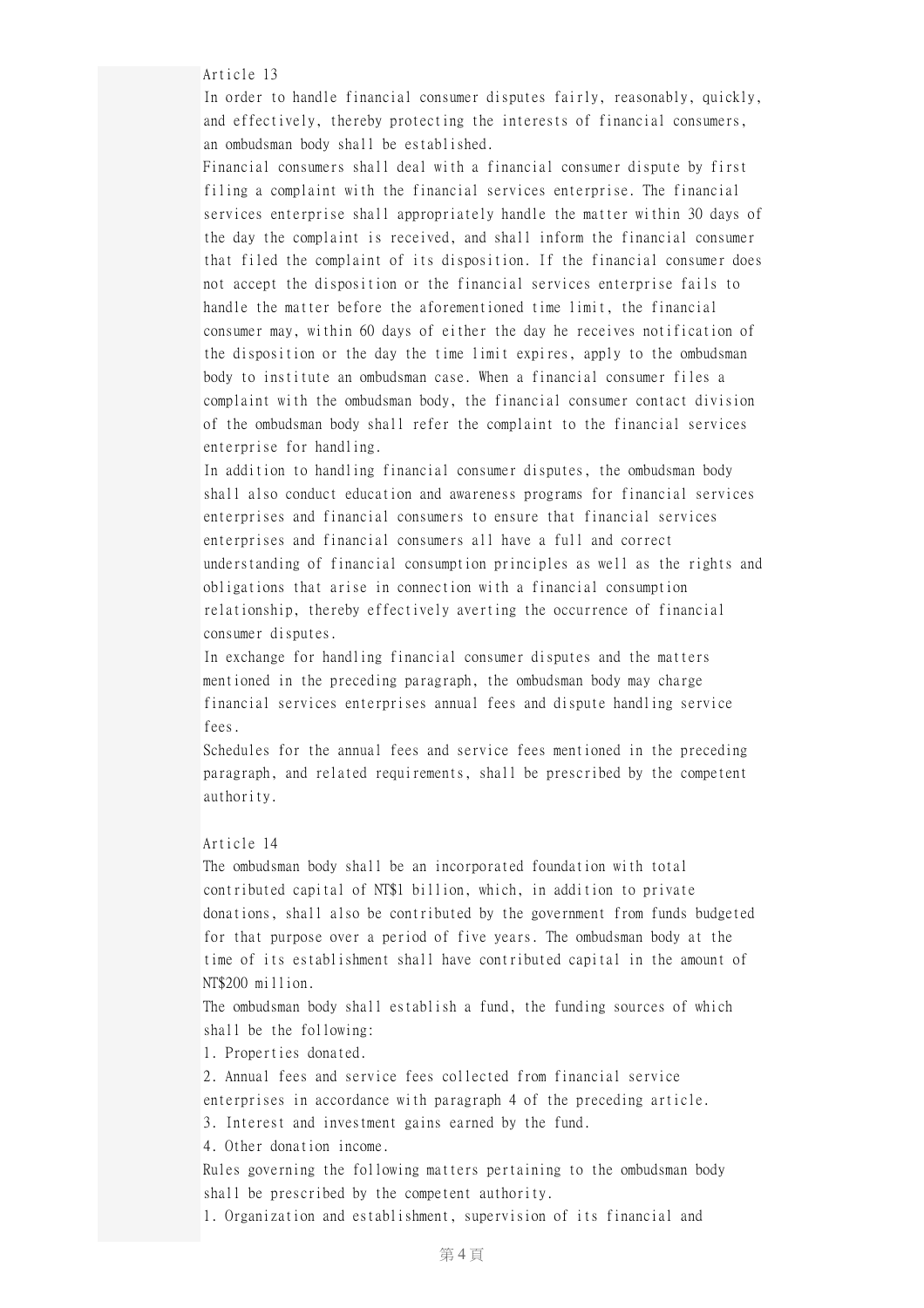operating status, matters pertaining to any change to its registered information, and matters that must be set out in its articles of association.

2. The method of calculating annual fees and service fees to be paid by financial services enterprises.

3. Rules governing the income, expenditures, custody, and investments of the fund.

4. The terms of appointment of directors and supervisors, termination thereof, convening of directors meetings, the resolutions thereof, the duties of the board of directors and the supervisors, and other requirements.

## Article 15

The ombudsman body shall establish a board of directors comprising 7 to 11 directors.

The ombudsman body shall have 1 to 3 supervisors.

The ombudsman body's directors and supervisors shall be appointed by the competent authority from among scholars, experts, and fair and impartial persons.

The board of directors shall select one director as chairman of the board with the consent of a majority of the directors present at a meeting attended by at least two-thirds of all directors. The selection shall become valid upon approval by the competent authority.

Directors, the board of directors, and supervisors shall not intervene in the handling of individual ombudsman cases.

### Article 16

The ombudsman body shall establish a financial consumer services division to coordinate the handling by financial services enterprises of complaints, and to help ombudsman committee members handle the preparations for inspections.

Qualification requirements for the ombudsman body's internal personnel shall be drafted by the ombudsman body and submitted to the competent authority for approval.

### Article 17

In order to handle an ombudsman case, the ombudsman body shall establish an ombudsman committee comprising 9 to 25 members, and may as necessary appoint additional members. One member shall be the chairperson. All members shall be selected from among scholars, experts, and fair and impartial persons who possess relevant learning or professional experience, and shall be hired after their selections have been submitted to and approved by the competent authority.

An ombudsman committee member shall serve a term of three years, and may be reappointed upon the expiration of the term. The chairperson shall serve in a full-time capacity, while the other ombudsman committee members may serve part-time.

All ombudsman committee members shall exercise their authority in a fair and impartial manner.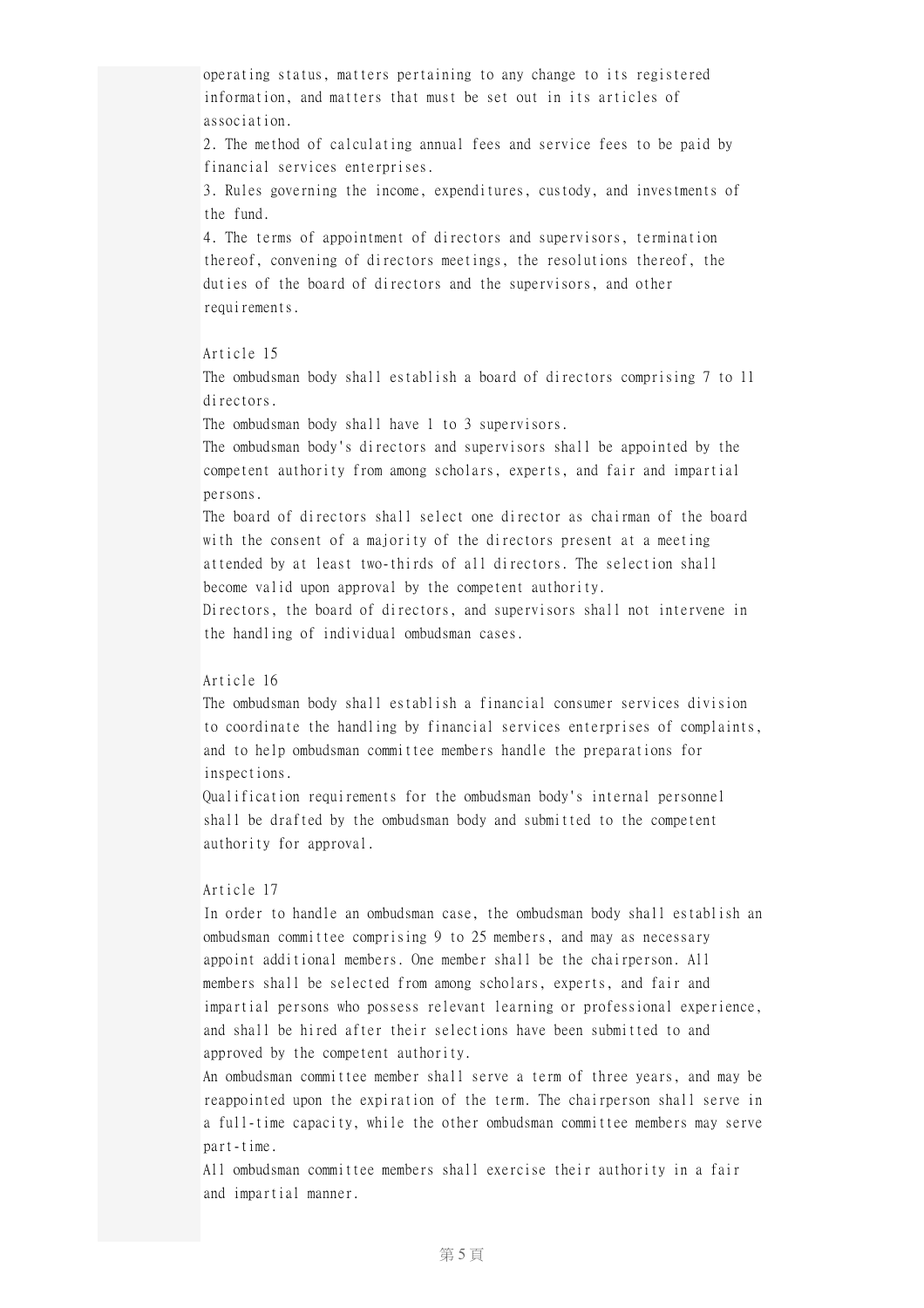#### Article 18

Ombudsman committee members may, in order to handle an ombudsman case, be divided into subcommittees on the basis of the committee members' fields of expertise and the nature of individual ombudsman cases. Regulations governing the qualification requirements, appointment, dismissal, compensation, and other matters pertaining to ombudsman committee members shall be prescribed by the competent authority.

#### Article 19

The application and any explanatory materials or concessions that one party to a financial consumer dispute submits to the other party to the dispute during the course of the dispute shall not be made public unless it is already public, or the law requires that it be made public, or the other party to the dispute has indicated consent.

Unless it is otherwise provided by law, or both parties to the dispute have indicated agreement, the ombudsman body and its personnel shall maintain confidential any financial consumer dispute materials and information pertaining to the ombudsman case to which they may become privy.

### Article 20

After the ombudsman body entertains an application to institute an ombudsman case, it shall consider factual evidence related to the case and conduct an impartial and independent hearing in keeping with the principles of fairness and reasonableness.

In order to handle a financial consumer dispute, the ombudsman body may, as reasonably necessary, ask the financial services enterprise to provide assistance or submit documents and related materials. If the financial services enterprise that receives such a request fails to provide assistance or submit documents and related materials, the ombudsman body may report the matter to the competent authority for handling.

#### Article 21

The period of limitation on claims put forward by a financial consumer in its complaint or application to institute an ombudsman case shall be interrupted as a result of the filing of the complaint or application to institute an ombudsman case in accordance with this Act. The period of limitation on the claims of the preceding paragraph shall be deemed not interrupted if any one of the following situations exists: 1. The complaint or application to institute an ombudsman case is withdrawn.

2. Following a complaint, an application to institute an ombudsman case is not filed in accordance with the provisions of Article 13, paragraph 2. 3. An application to institute an ombudsman case is not entertained. 4. The ombudsman case fails to achieve a resolution.

## Article 22

When a financial consumer dispute involves a large number of financial consumers or financial services enterprises and everyone's cases are similar in nature, or the matter involves a material dispute over the application of law, the ombudsman body may temporarily suspend its handling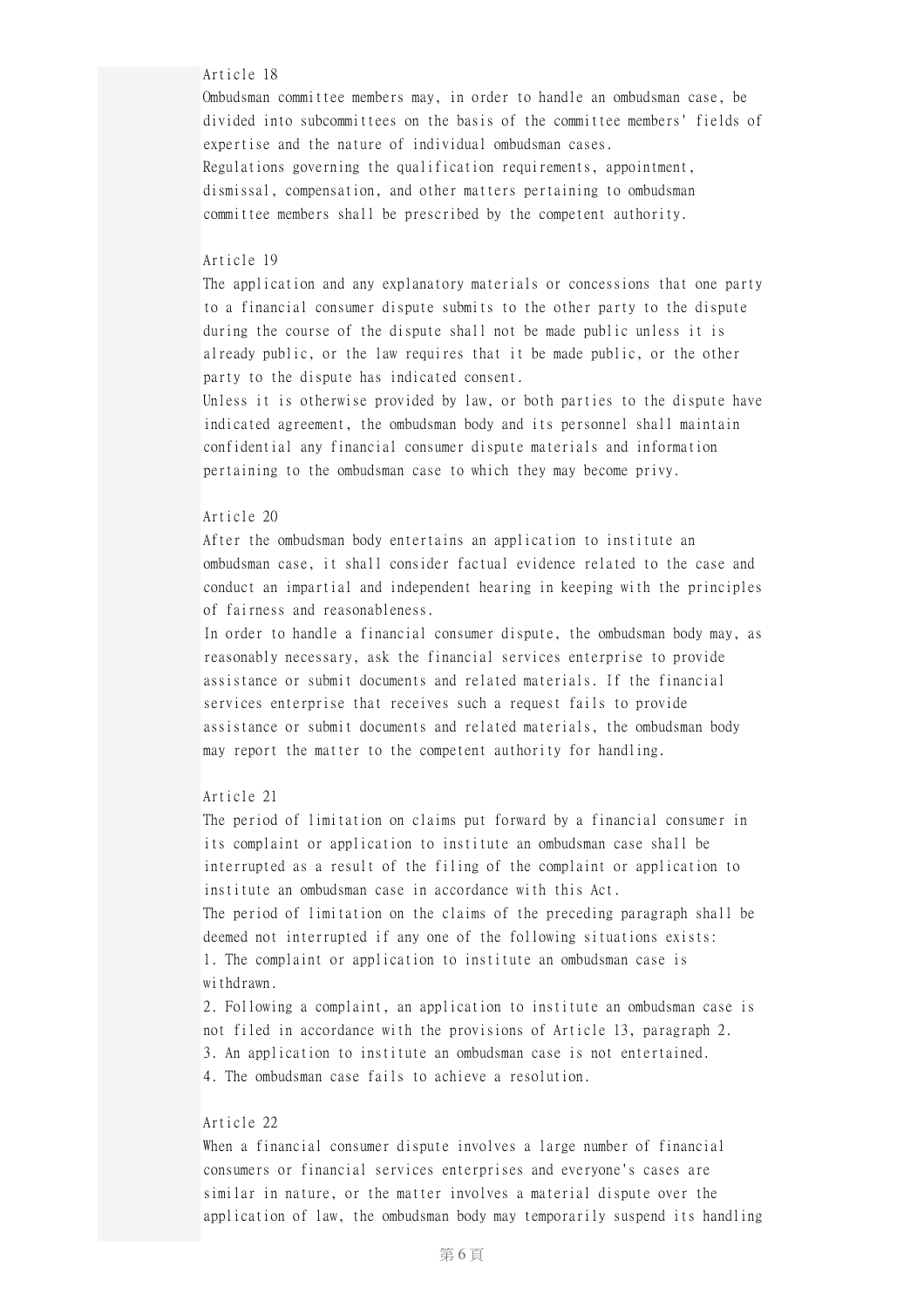of those cases and-once it has drafted dispute handling principles, submitted them to the competent authority, and obtained the latter's approval-continue handling the cases in accordance with those principles, or apply for a legal interpretation by an entity that has authority to interpret laws and regulations, and continue handling the cases on the basis of that interpretation.

#### Article 23

Regulations governing the procedures by which the ombudsman body handles ombudsman cases, the time limit for completion of an ombudsman case, and other requirements shall be prescribed by competent authority. After a financial consumer applies to institute an ombudsman case, the ombudsman body may seek to institute mediation proceedings; where any party to the dispute does not agree to participate in mediation proceedings, or if mediation proceedings fail to achieve a resolution, the ombudsman body shall continue hearing the ombudsman case.

The procedures by which the ombudsman body handles mediation cases, qualification requirements for mediation personnel, recusal requirements, time limits for completion of mediation procedures, and other requirements shall be drafted by the ombudsman body and submitted to the competent authority for approval.

Provisions pertaining to ombudsman cases in Article 15, paragraph 5 and Article 19, paragraph 2 apply mutatis mutandis to mediation procedures. Where a mediation procedure achieves a resolution, a mediation statement shall be prepared. The provisions of Article 28 and Article 30 apply mutatis mutandis to the preparation, service, approval, and validity of a mediation statement.

A financial consumer who has previously taken part in a failed mediation or conciliation procedure in accordance with the provisions of another law may apply to institute an ombudsman case within 60 days of the date on which the mediation or conciliation procedure failed.

#### Article 24

To apply to institute an ombudsman case, a financial consumer shall fill out an application form that expressly indicates the names and basic identifying information of the parties to the dispute, the claims, the facts, the reasons, the related documents or information, and details regarding the inappropriate handling of the complaint. Where any one of the situations listed below applies with respect to a financial consumer who applies to institute an ombudsman case, the ombudsman body shall decide not to entertain the application, and shall provide written notification to the financial consumer and the financial services enterprise; provided, however, that if the situation can be

corrected, the ombudsman body shall notify the financial consumer to make correction within a reasonable time limit:

1. The application was not filed properly.

2. The matter is not a financial consumer dispute.

3. The applicant did not first file a complaint with the financial services enterprise.

4. The financial services enterprise is still handling the complaint that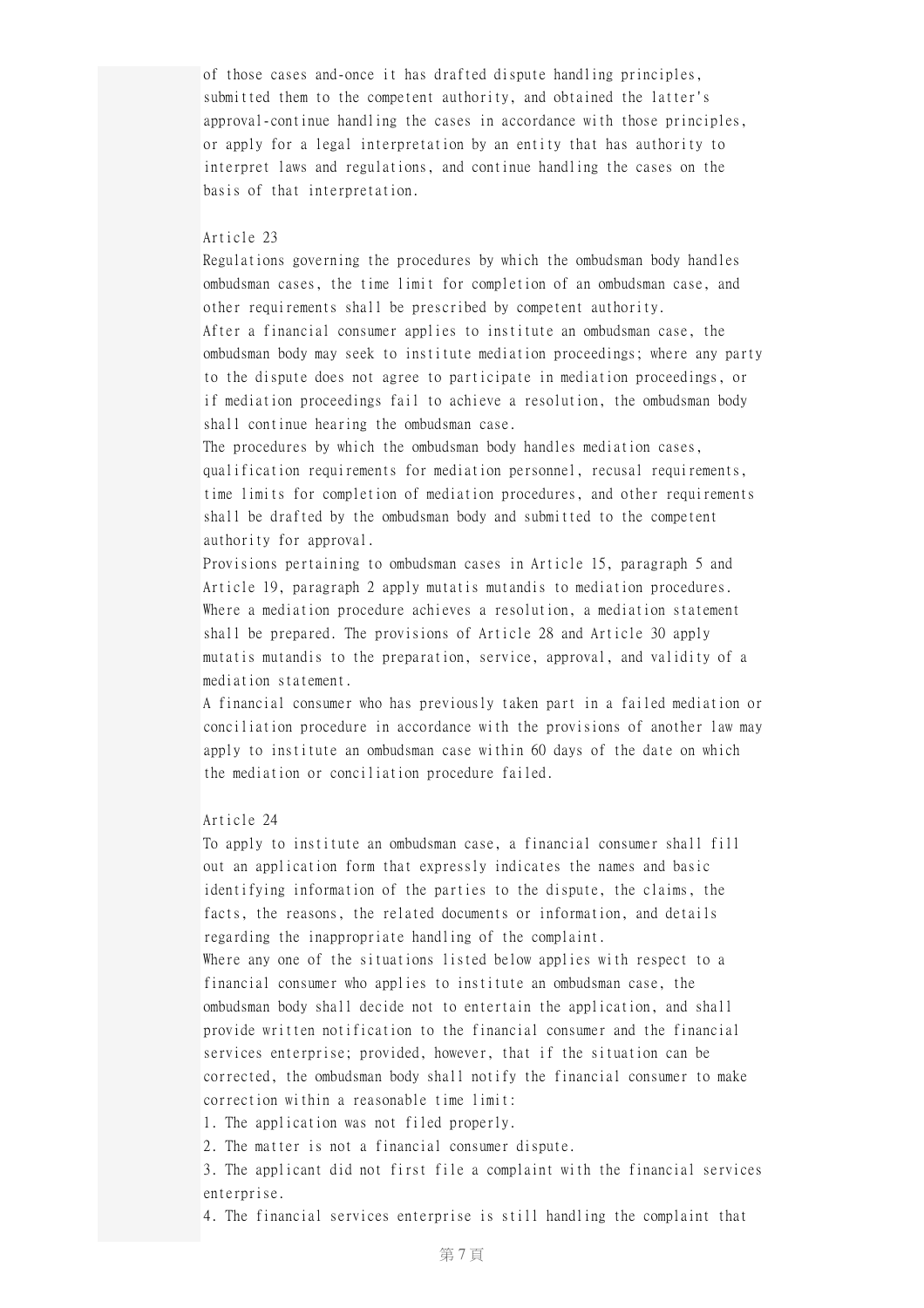was filed with it, and it has not yet been more than 30 days since the filing.

5. The application was submitted after the statutory time limit.

6. A party to the dispute lacks standing.

7. The applicant has previously applied to institute an ombudsman case in accordance with this Act, and the case failed to achieve a resolution.

8. A final and irrevocable court judgment has been rendered on the subject of an application to institute an ombudsman case, or a mediation,

ombudsman, compromise, conciliation, or arbitration procedure has resulted in a successful resolution of the matter.

9. Other situations as may be specified by the competent authority.

## Article 25

After the ombudsman body entertains an application to institute an ombudsman case, the chairperson of the ombudsman committee shall appoint at least three ombudsman committee members as pre-examiners to carry out an inspection and prepare an inspection opinion.

An ombudsman committee member shall exercise voluntary recusal where an ombudsman case involves his own interests or those of a spouse, a relative within the second degree of kinship, or a cohabiting family member, where he has served at the financial services enterprise in question and left that employment less than three years previously, or where there otherwise exist circumstances sufficient to support a finding that he would likely be biased in the exercise of his duties. Recusal shall also be exercised if a party to the dispute applies for it.

Under the circumstances contemplated in the preceding paragraph, if there is a dispute between an ombudsman committee member and a party to the dispute over the need for recusal, the ombudsman body's ombudsman committee shall decide by resolution whether the ombudsman committee member is to be recused, and the ombudsman body shall, within three days of the date of the resolution, provide the parties to the dispute with written notification of the result of the resolution.

Within five days of the day when an ombudsman committee member exercises voluntary recusal or the day when the ombudsman committee decides by resolution as set out in the preceding paragraph that an ombudsman committee member must be recused, the ombudsman committee chairperson shall appoint another pre-examiner.

## Article 26

The procedure for an ombudsman case shall in principle involve a consideration of documents, and the parties to the dispute shall be given an opportunity to state their opinions within a reasonable period of time. The ombudsman committee may, as it deems necessary, notify a party to the dispute or a party in interest to appear at a designated location to state his opinions. When a party to the dispute asks to appear before the ombudsman committee to state his opinions the ombudsman committee shall, if it believes there is a legitimate reason, give that party an opportunity to state his opinions before the committee.

Under the circumstances contemplated in the preceding paragraph, the ombudsman body shall send notice to the party to the dispute or party in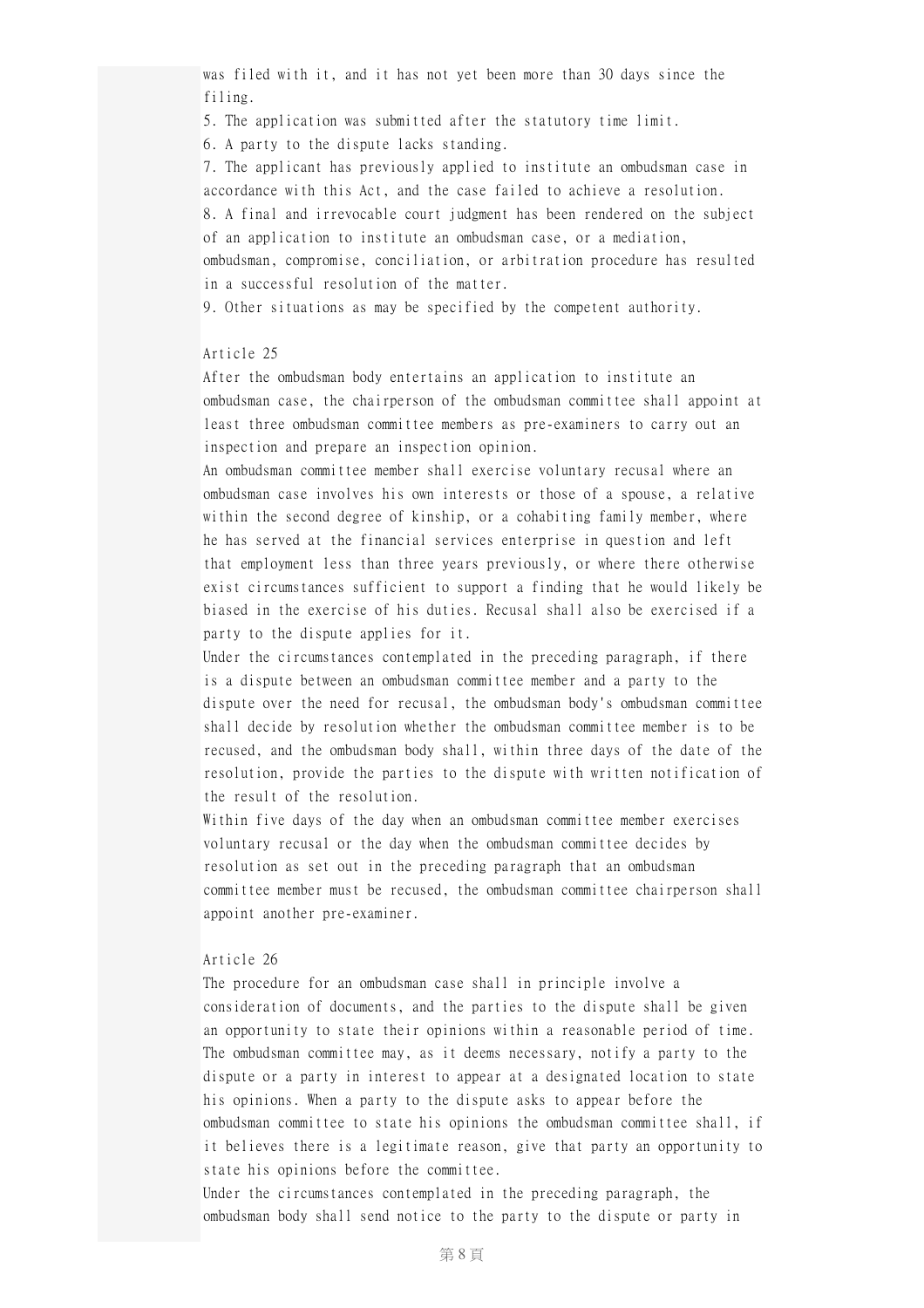interest by seven days prior to the date when he is to state his opinions.

#### Article 27

Pre-examiners shall submit an inspection opinion to the ombudsman committee for its consideration.

The ombudsman committee shall take fair and reasonable account of all circumstances pertaining to the ombudsman case, and adopt an ombudsman decision supported by the consent of at least one-half of the ombudsman committee members present at an ombudsman committee meeting attended by at least one-half of all committee members.

## Article 28

The ombudsman committee's decision shall be prepared, in the name of the ombudsman body, into an ombudsman statement and served upon the parties to the dispute.

The delivery referred to in the preceding paragraph is subject mutatis mutandis to provisions in the Taiwan Code of Civil Procedure governing service of documents.

#### Article 29

The parties to the dispute shall notify the ombudsman body in writing, before the time limit prescribed in the ombudsman statement, whether they accept or reject the ombudsman decision. Once both parties accept it, the ombudsman case is resolved.

Where the financial services enterprise has expressed prior written consent, or in the contracts for its products and services or in other documents has expressed a willingness to abide by the dispute handling procedures of this Act, it shall accept any decision by the ombudsman committee that requires it to make payment below a certain amount to a financial consumer or convey thereto property valued at less than a certain amount; this shall also apply where the decision exceeds a certain amount but the financial consumer has expressed a willingness to reduce the amount of the payment or the value of the property to a certain amount. The "certain amount" of the preceding paragraph shall be set by the ombudsman body and submitted to the competent authority for approval and public announcement.

#### Article 30

A financial consumer may, within a peremptory period of 90-days counting from the day on which the ombudsman case achieves a resolution, apply for the ombudsman body to send the ombudsman statement to a court for approval. Within five days of the aforementioned date on which the application is entertained, the ombudsman body shall send the ombudsman statement and the associated case files for approval by the district court with jurisdiction in the locality where the offices of the ombudsman body are located. Except where the circumstances contemplated in paragraph 3 exist, the court shall approve the ombudsman statement of the preceding paragraph. After granting approval, the court shall return the approved ombudsman statement and the associated ombudsman case files to the ombudsman body, and shall also have originals of the approved ombudsman statement served upon the